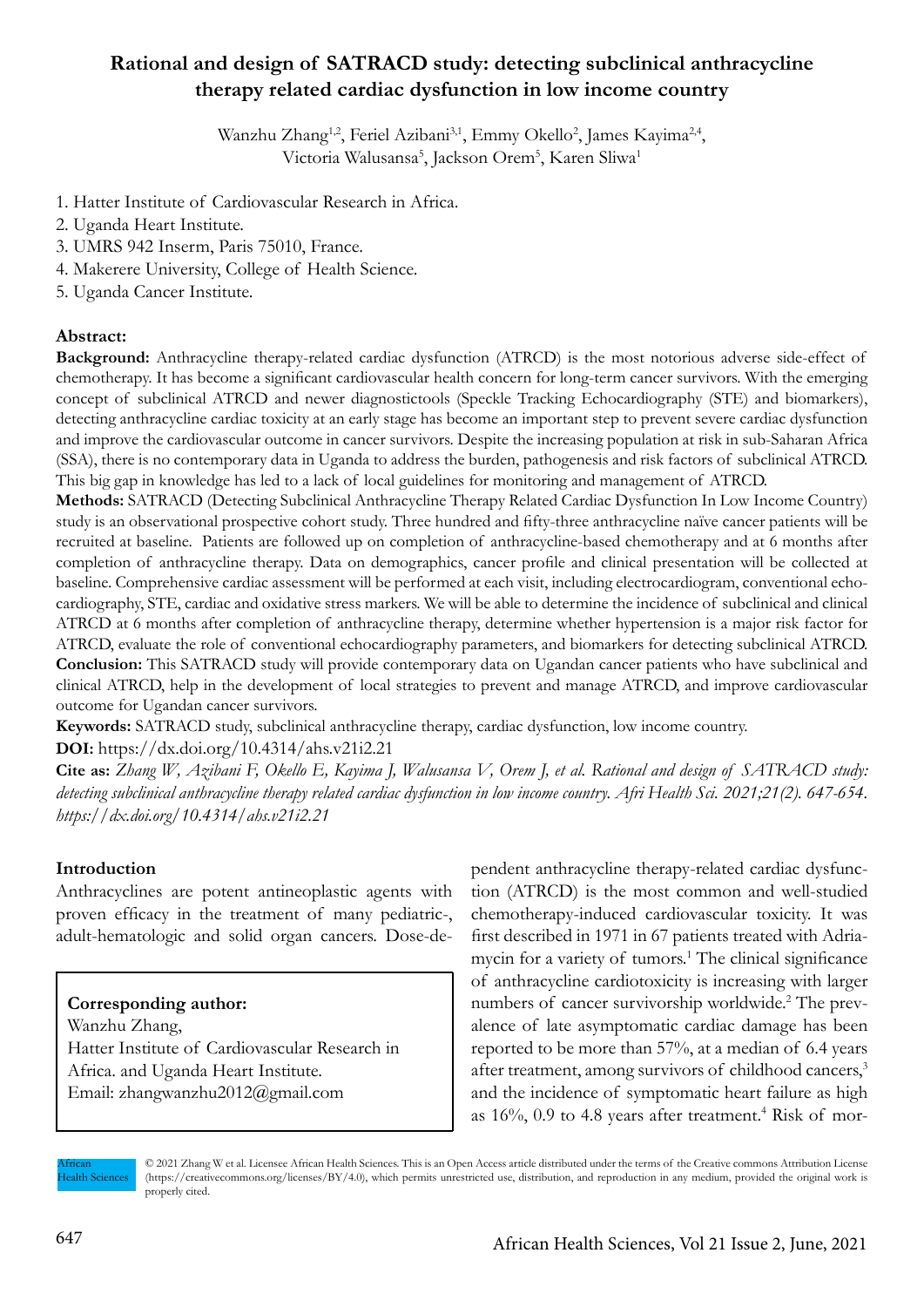tality from cardiac-related events is 8 times higher for long-term cancer survivors, who received anthracycline, than for the normal population.<sup>5,  $6$ </sup> Recent study findings suggest that anthracycline cardiotoxicity represents a continuum that begins with subclinical myocardial cell injury, followed by an early asymptomatic decline in left ventricular ejection fraction (LVEF) that can progress to symptomatic heart failure, if left untreated.7 Although, not all the subclinical left ventricular dysfunctions will become overt heart failure, however, these insults enhance cardiac susceptibility to further cardiovascular stresses (e.g. pregnancy, surgery, hypertension, etc) or injuries (radiation, ischemia, etc) and, ultimately, increase the risk of premature cardiovascular mortality.8 These findings have significant implications for the surveillance and management of anthracycline cardiotoxicity. A newer echocardiography (ECHO) technique, Global Longitudinal Strain (GLS) by STE, together with biomarkers (Troponin I), have gained importance in diagnosing subclinical ATRCD. These methods have been incorporated into current surveillance guidelines.<sup>9</sup> Only a few studies reported the incidence of subclinical ATRCD. The Boyd, A. group reported subclinical ATRCD occurred in 22% of 140 breast cancer patients, who received anthracycline therapy.<sup>10</sup> In another study of 159 patients receiving anthracycline, decreased GLS was found in 33% of the patients.<sup>11</sup>

Identification of patients at risk of subclinical or clinical ATRCD is also very important, except when implementing surveillance protocols. Pre-existing cardiac risk factors such as hypertension, diabetes mellitus, smoking, previous left ventricular dysfunction and coronary disease, have shown to increase the risk of anthracycline-related cardiac toxicity.12 Among these, hypertension, in particular, increases the risk of heart failure significantly in childhood cancer survivors who received anthracycline therapy.13 For adult cancer patients, hypertension and cancer often coexist in the same patient. In fact, high blood pressure is the most frequent co-morbid condition reported in cancer patients.12 The most common hypothesis of anthracycline cardiotoxic mechanisms is the formation of free radicals and superoxides, which lead to oxidative stress.14-17 Cardiac cells are more susceptible to free radical damage. Hypertension not only promotes cardiac remodeling, but also enhances oxidative stress.<sup>18</sup> This implies that hypertension may serve as a significant risk factor for the development of anthracycline cardiotoxicity.

Cancer is emerging as a major public health problem in Sub-Saharan Africa (SSA), due to population ageing and growth.19 The growing prevalence of cancer in SSA determines the major role of anthracycline in cancer treatment in SSA.20 Black race was found to be a risk factor for developing ATRCD in both childhood cancer survivors<sup>21</sup> and adult cancer patients.<sup>22</sup> Furthermore, the higher prevalence of hypertension and hypertensive heart disease in Black patients<sup>23</sup> may make hypertension a significant risk factor for developing ATRCD in the SSA population.

### **Rationale**

Despite the potential population at risk in SSA, there is a noted paucity of information on the burden of anthracycline-induced cardiotoxicity and related predictors among adult cancer patients receiving anthracycline chemotherapy. Lack of STE modality and expertise is a major obstacle for SSA countries to detect subclinical ATRCD. When STE is not available, conventional ECHO parameters, which measure the longitudinal motion of the left ventricle (e.g. mitral annular plane systolic exertion(MAPSE), peak systolic mitral annular velocity by tissue doppler (S'), may potentially be useful.<sup>9</sup> However, their role in detecting subclinical ATRCD have not been studied. Despite the hypothesis of oxidative stress on the mechanism of anthracycline cardiotoxicity, the association between the oxidative stress markers and cardiotoxicity has not yet been well studied in African adult cancer patients, nor has the role of oxidative stress markers on the diagnosis of subclinical ATRCD.

In Uganda, heart failure caused by ATRCD is not uncommon. Patients usually present with advanced heart failure and carry a poor prognosis. In the Uganda Cancer Institute, 60% of the patients receive anthracycline therapy, but the majority of patients only receive screening ECHO prior to therapy. Follow-up cardiac evaluation is not routinely done. This may leave many anthracycline-treated patients with undetected asymptomatic subclinical cardiac dysfunction at risk of overt heart failure when they encounter another cardiovascular risk later in life.

Our knowledge of anthracycline cardiotoxicity derives mainly from data in the developed world.

To date, there are no contemporary data in Uganda to address the burden, pathogenesis and risk factors of subclinical ATRCD. This big gap in knowledge has led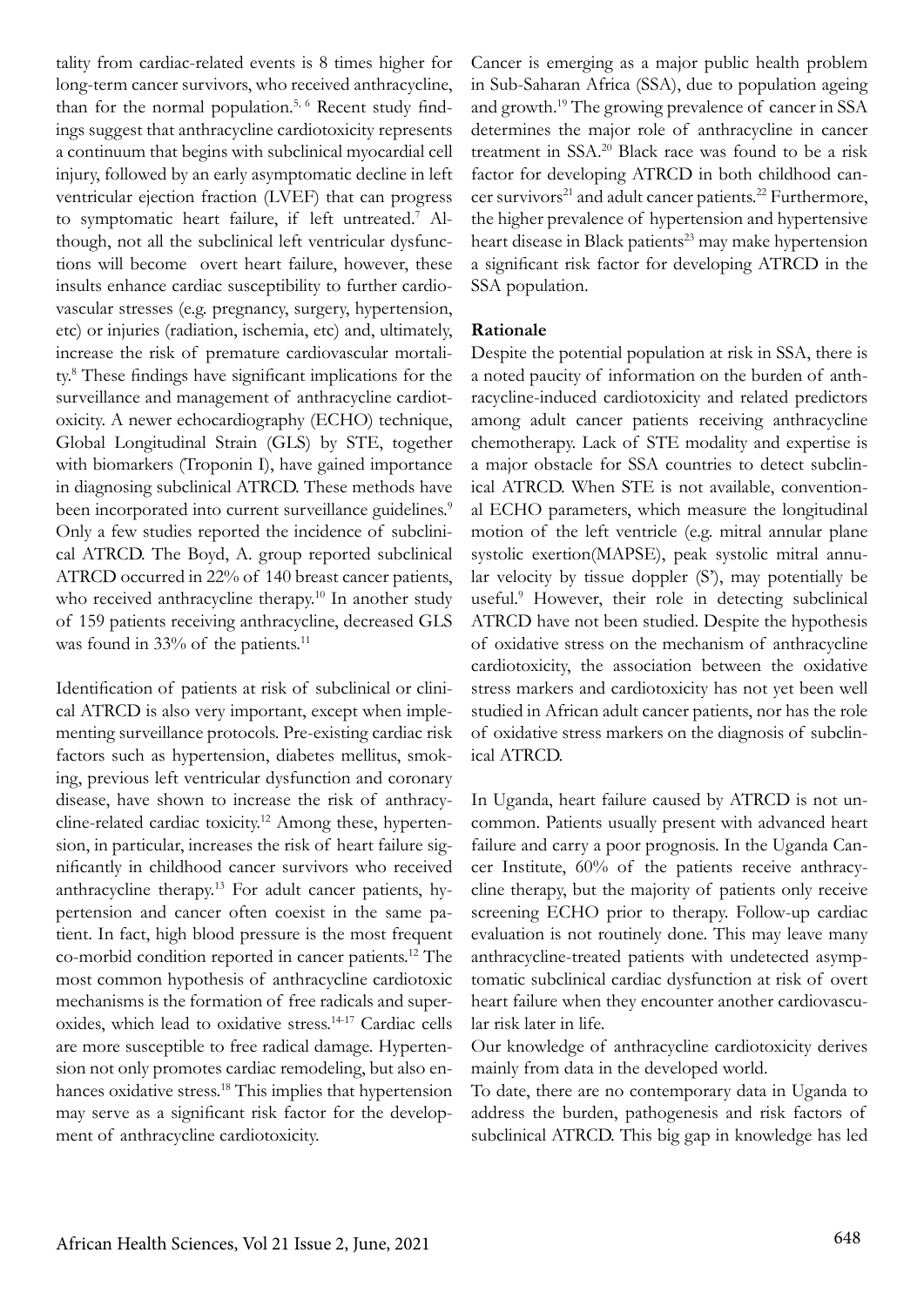to a lack of local guidelines for monitoring and management of ATRCD.

Detecting ATRCD at the subclinical stage is very important for the long-term outcome of cancer survivors. Therefore, this study aims to fill the gaps in knowledge in Ugandan cancer patients who are treated with anthracycline, and to understand the disease better by studying the burden, risk factors and pathogenesis. The study will also identify other available conventional ECHO parameters and oxidative stress makers that are able to detect or rule out subclinical ATRCD. Therefore, the results of the study will promote the application of available resources in cardio-oncology clinical practice, help to establish national guidelines on cardiac monitoring and management of patients who receive anthracycline therapy.

### **Methods**

### **Study design**

This is a prospective study with two parallel Cohorts (Cohorts 1 and 2). Cohort 1 consecutively recruit 300 adult non-hypertensive cancer patients who receive anthracycline therapy. The time point prior to receiving anthracycline therapy (anthracycline naïve) is defined as baseline. The patient's demographic data, cancer diagnosis, dosage of anthracycline, past medical history, symptoms, physical examinations, ECG, ECHO and laboratory data are collected at baseline. Patient follow-ups are performed at the completion of chemotherapy, and 6 months after completion of chemotherapy. Data on symptoms, physical examinations, ECG, ECHO and blood test are collected at each visit.

Cohort 2 recruit 53 adult hypertensive cancer patients. The patient's demographic data, cancer diagnosis, dosage of anthracycline, past medical history, symptoms, physical examinations, ECG, ECHO and laboratory data are collected at baseline. Patient follow- ups are performed at the completion of the chemotherapy, and 6-months after completion of chemotherapy. Data of symptoms, physical examinations, ECG, ECHO and blood test are collected at each visit.

Objectives. Our objectives are as follow:

1. To determine the incidence of subclinical and clinical ATRCD in cancer patients who receive anthracycline therapy.

2. To compare the changes of GLS value between hypertensive and non-hypertensive cancer patients at completion of anthracycline therapy.

3. To determine the correlation of conventional ECHO parameters (e.g. MAPSE, S') with GLS, and their ability to diagnose or rule out subclinical ATRCD.

4. To determine the correlation of oxidative stress with cardiac function (GLS value) in patients who receives anthracycline therapy and their role in diagnosing subclinical ATRCD.

We hypothesized that hypertension would be a significant risk factor for developing cardiotoxicity in Ugandan cancer patients treated with anthracycline. Conventional ECHO parameters and oxidative stress markers may play important roles in detecting subclinical ATRCD in Ugandan cancer patients.

### **Study site and population**

The patient screening site is at the outpatient clinic of the Uganda Cancer Institute (UCI). Patient recruitment and data collection is at the Uganda Heart Institute (UHI). UCI is a specialized national referral oncology center in Kampala, Uganda. The center receives about 1,000 new cancer patients referred for chemotherapy annually. Currently, it has a bed capacity of about 100 beds with 8 specialist medical oncologists, 2 pharmacists, 10 medical officers and 50 trained oncology nurses. About 60% of patients attending UCI receive anthracycline therapy. Adult patients who receive anthracycline, with expected survival longer than two years, are referred to UHI for re-screening of eligibility. Blood samples collected from patients will be stored and shipped to the Hatter Institute for Cardiovascular Research in Africa in Cape Town, where biomarker analysis will be carried out.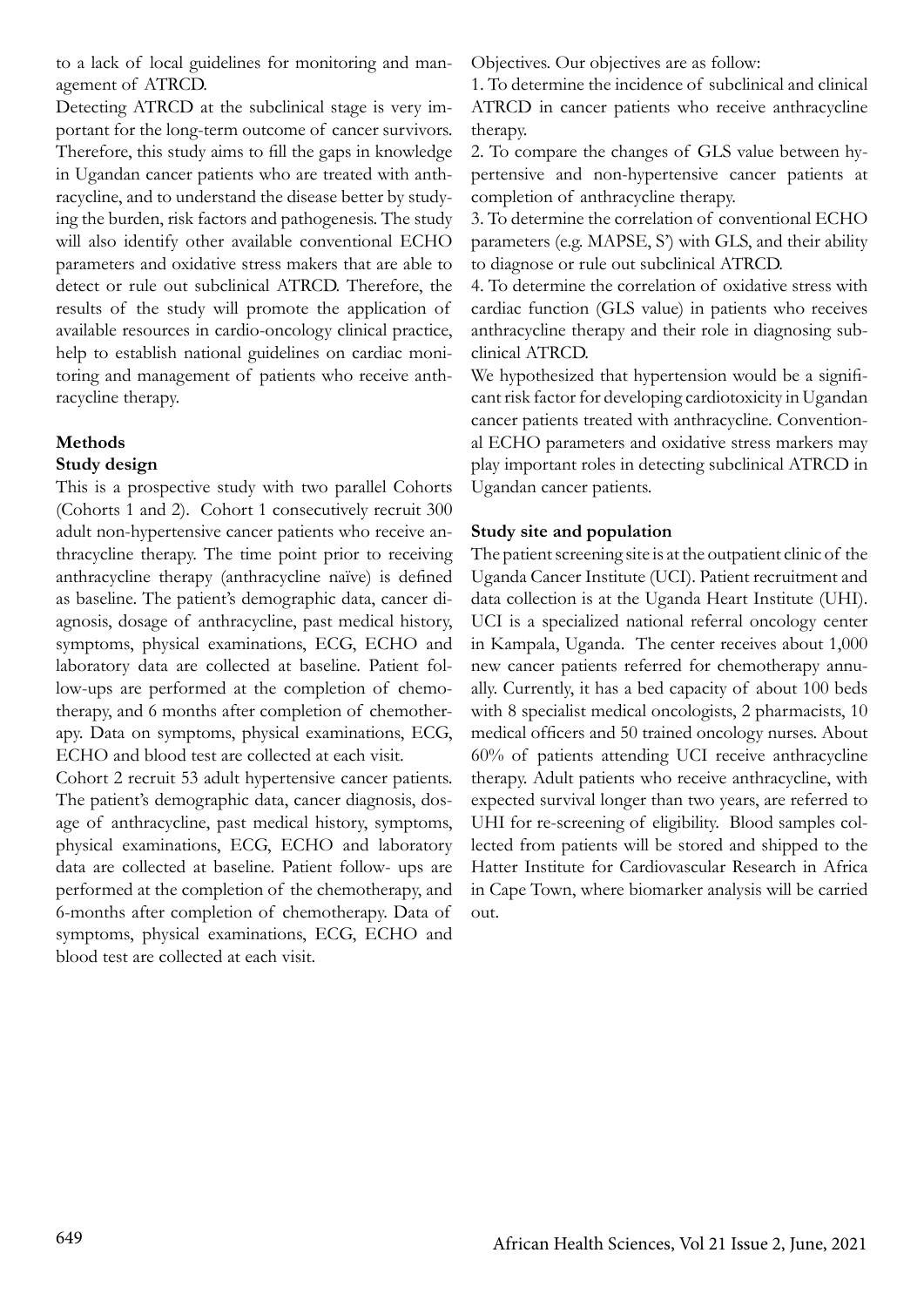|                | Table I. Inclusion and exclusion criteria                                                                                                                                                            |                                                                                                                                                                                                                                             |
|----------------|------------------------------------------------------------------------------------------------------------------------------------------------------------------------------------------------------|---------------------------------------------------------------------------------------------------------------------------------------------------------------------------------------------------------------------------------------------|
| Cohort         | Inclusion criteria                                                                                                                                                                                   | Exclusion criteria                                                                                                                                                                                                                          |
| 1.300 patients | 1. Age $\geq$ 18 years<br>2. Newly diagnosed<br>cancer patients, before<br>receiving<br>anthracycline therapy                                                                                        | 1. Baseline LVEF < 53%<br>2. Patients with poor quality 2DE<br>image.<br>3. Advanced cancer patients with<br>expectation survival less than two<br>years<br>4. Hypertension<br>5. Patients who are unable to return for<br>follow up-visits |
| 2. 53 patients | 1. Age $\geq$ 18 years<br>2. Newly diagnosed<br>cancer patients before<br>receiving<br>anthracycline<br>therapy, who<br>have high blood<br>pressure or are taking<br>antihypertensive<br>medication. | 1. Baseline LVEF < 53%<br>2. Patients with poor quality 2DE<br>image.<br>3. Advanced cancer patients with<br>expectation survival less than two<br>year<br>4. Patients who are unable to return for<br>follow-up visits                     |

## **Inclusion criteria and Exclusion criteria Clinical intake protocol**

The following data will be collected from all enrolled subjects:

- Patient demographics: age, gender, tribe, district
- Cancer profile: Cancer diagnosis and stage, type of anthracycline and accumulated dosage\*, other medication\*

• Past medical and social history: hypertension, diabetes mellitus, coronary heart disease, renal disease, HIV, smoking, alcohol intake, any other chronic illness

• Family history of heart disease or cancer

• Current clinical presentation\*: symptoms of heart failure, NYHA class, heart failure stage

• Physical examination\*: weight, height, temperature, blood pressure\*\*, heart rate, SaO2, signs of heart failure (raised JVP, edema, rails, etc) The following investigative tests will be performed:

- 
- 12-lead resting Electrocardiogram\*

• Comprehensive Echocardiography\*: using 2D, M-mode, Doppler, tissue Doppler, Speckle Tracking Echocardiography (STE) image to assess cardiac structure, function and hemodynamics.

• Blood test\*: CBC, LFTs, RFTs, FBS, Fasting lipid profile, Troponin I, N-pro BNP, myeloperoxidase (MOP).

\*: Will be collected at each visit

\*\*: Patient's left arm blood pressure will be taken at sitting position, using "Omron" digital blood pressure machine, after resting for 5 minutes. High blood pressure will be quantitatively defined as systolic blood pressure > 140mmHg or diastolic pressure > 90mmHg.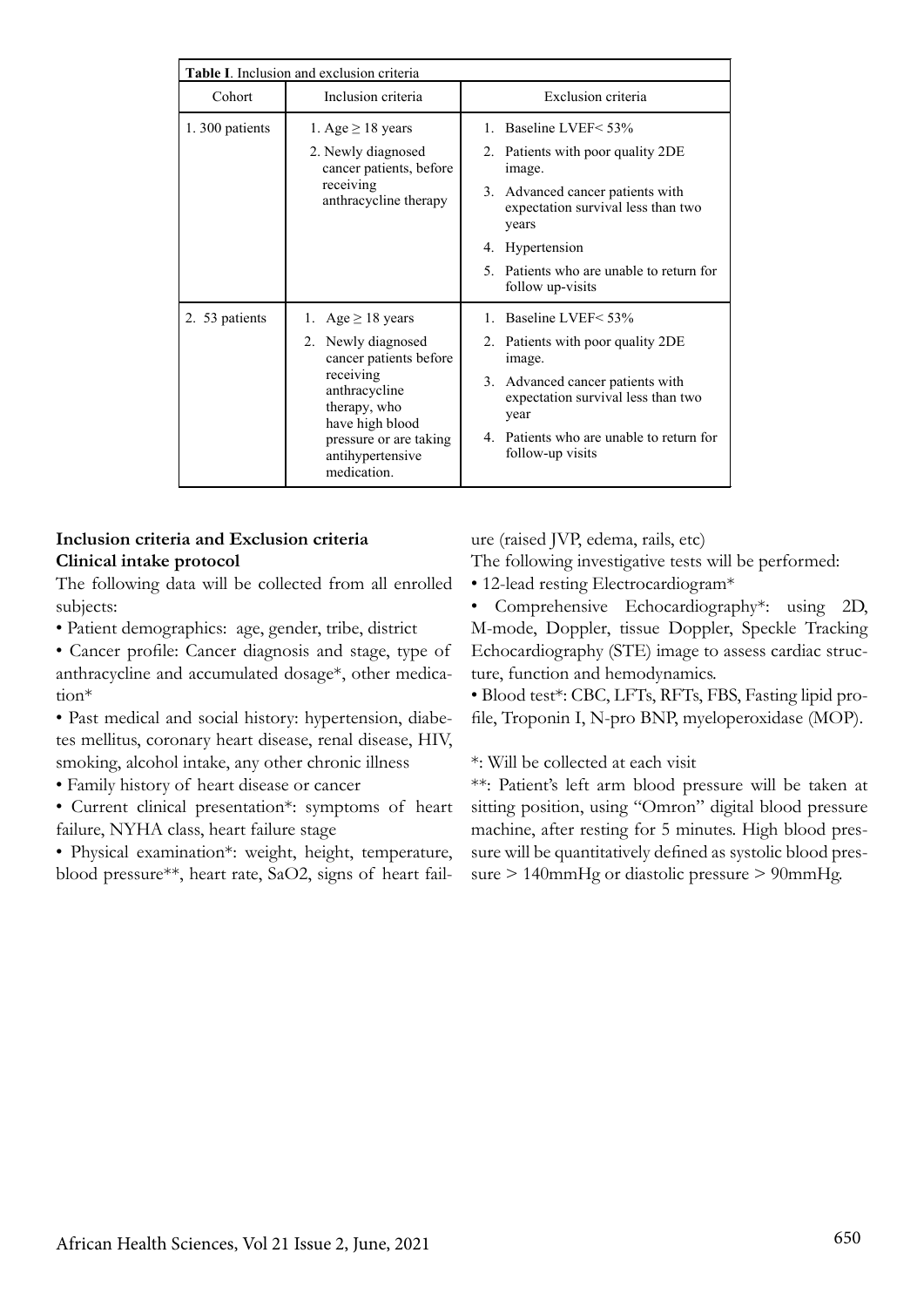

**Figure I:** Diagram of the protocol **Figure I:** Diagram of the protocol

| Table II: Data collection and patients follow-up |          |                                           |                                                             |  |
|--------------------------------------------------|----------|-------------------------------------------|-------------------------------------------------------------|--|
| Data                                             | Baseline | Completion of<br>anthracycline<br>therapy | 6 months after<br>completion of<br>anthracycline<br>therapy |  |
| Demographics                                     | X        |                                           |                                                             |  |
| Cancer data                                      | X        | X                                         |                                                             |  |
| Medical & social history                         | X        |                                           |                                                             |  |
| Symptoms & physical<br>examinations              | X        | X                                         | X                                                           |  |
| ECG                                              | X        | X                                         | X                                                           |  |
| <b>ECHO</b>                                      | X        | X                                         | X                                                           |  |
| Lab test                                         | X        | X                                         | X                                                           |  |

# **Diagnosis of subclinical and clinical ATRCD**

Subclinical ATRCD and clinical ATRCD are diagnosed using criteria recommended by the American Society of Echocardiography and the European Association of Cardiovascular Imaging:9

### **Diagnostic criteria for subclinical ATRCD:**

### • LVEF≥53%

and

• A relative percentage decrease of GLS >15%, compared with baseline, and /or

• TnI become positive during follow up

Diagnostic criteria for clinical ATRCD:

• Decrease in LVEF of >10 percentage points, to a val-

# $ue < 53\%$ .

### **Echocardiography protocol and equipment**

al ATRCD are diagnosed Transthoracic echocardiograms images are acquired us-By the American Society ang the VWa E2 (OE Heathcare), conducted by two<br>European Association of formally trained cardiologists (including PI). All echoing the Vivid E9 (GE Healthcare), conducted by two cardio-grams are analyzed by a single observer (PI). LVEF is calculated from the apical 4- and 2-chamber views using a modified Simpson biplane method. ATRCD is defined as a reduction in LVEF of >10%, to a value of <53%, as per guidelines.9 Speckle tracking strain analysis is used to measure global and regional longitudinal systolic strain from apical four-, two- and three-chamber views. Regional longitudinal strain is demonstrated on a Bull's eye diagram. MAPSE is measured by m-mode obtained from apical four camber view. Average of septal and lateral MAPSE is calculat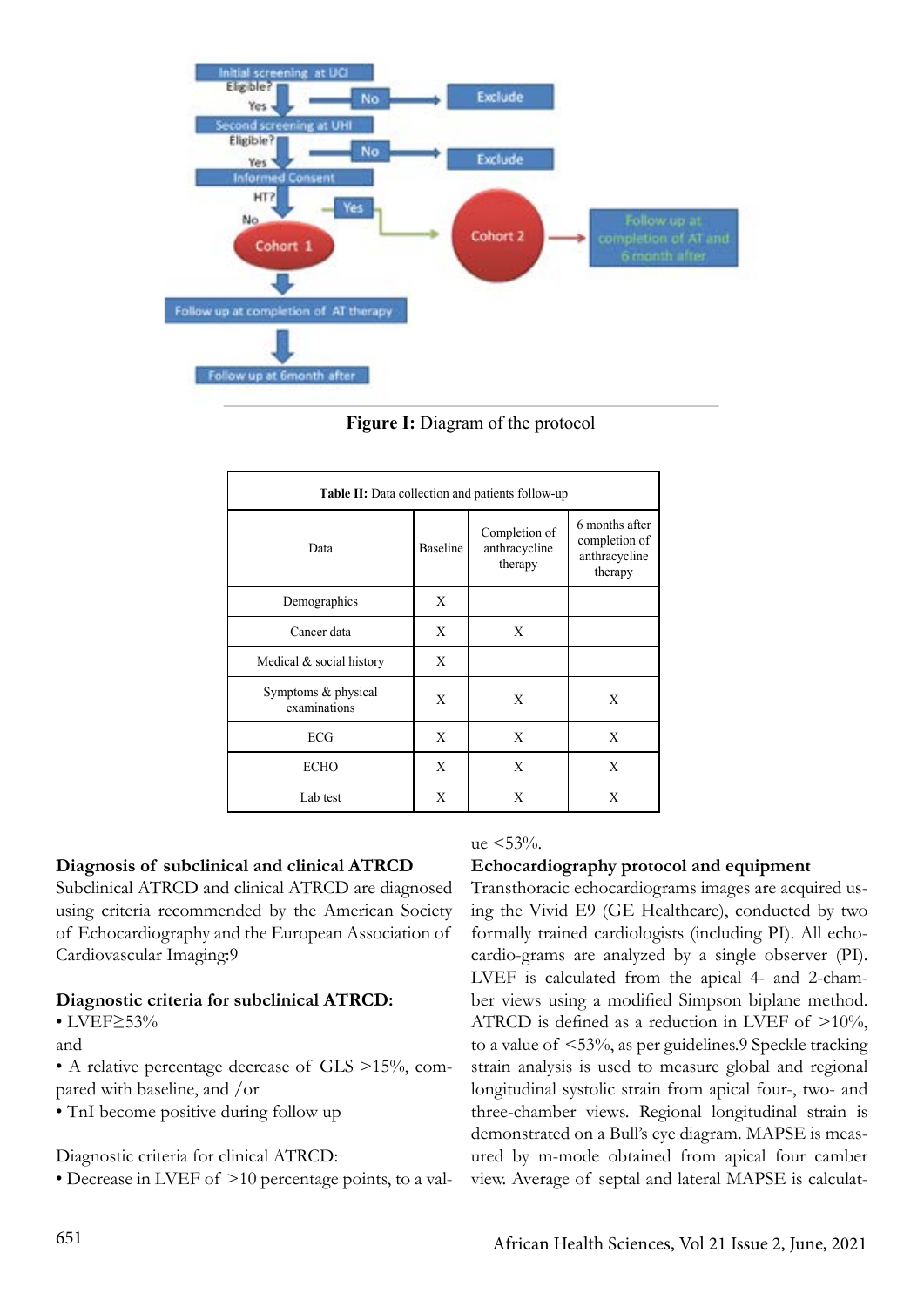ed. Tissue Doppler-derived indices is measured using the apical four-chamber view. Peak systolic mitral annular velocities (S') is calculated by averaging septal and lateral mitral annular velocities.

### **Biomarker measurements**

In all patients, blood samples are obtained from venal puncture. Cardiac troponin I is measured as part of the clinical routine. The blood sample is collected in an EDTA tube and SST tube and immediately centrifuged. Plasma and serum are stored at -80 degree Celsius until assayed. The stored blood samples will be transported on dry ice and shipped to the Hatter Institute for Cardiovascular Research in Africa, where the assay for NT-pro BNP and markers for oxidative stress markers will be carried out. The shipment of the samples and biomarker analyses will only be done on samples of patients who have a complete data set, including all the time points (baseline + two follow up visits.)

NT-proBNP plasma levels will be measured by electrochemiluminescence immunoassay (BNP Fragment EIA, Biomedica, Vienna, Austria). Oxidative stress markers, e.g. serum myeloperoxidase (MPO) will be investigated in our cohort. Serum MPO will be measured using the human MPO Instant ELISA (ThermoFisher Scientific, USA).

Appropriate dilution of the plasma or serum samples will be utilized for the assays, as required by the manufacturer of each ELISA kit, and each plasma or serum sample will be assayed in duplicate. The average of the two measurements will be utilized to calculate the levels of each of the biomarkers from the standard curve established with known positive standards supplied with each kit.

### **Study Information Management**

Study data is entered via specialized online study forms into a central database in REDCap. REDCap is a widely used research information system that facilitates formbased entry of study data with quality assurance tools to check the validity and consistency of results.

### **Data analysis Plan**

All continuous variables are expressed as a mean ± SD and categorical variables as a percentage.

Student's t-test, paired t-test, and Mann–Whitney U test will be used to compare continuous variables, where appropriate. Correlations will be assessed by Pearson's t-test. Significant relationships will then be examined by multivariate linear regression analysis. Receiver operating characteristic (ROC) curves will be plotted to examine the abilty of MAPSE and S' to detect subclinical

652 African Health Sciences, Vol 21 Issue 2, June, 2021

ATRCD (objective 3). Data will be analyzed using SPSS version 17 and considered significant if  $p \leq 0.05$ .

### **Ethical consideration**

Ethical approvals were obtained from School of Medicine Ethics and Research Committee, College of Health Sciences Makerere University (REC REF 2018-081), Uganda National Council of Science and Technology (HS220ES) and Faculty of Health Sciences Human Research Ethics Committee, University of Cape Town (HREC 054/2020sa)

All participants are provided with a written copy of the consent form. Any and all questions that participants have regarding the research will be addressed prior to signing of the consent form. Written informed consent in English or Luganda is collected from each participant.

### **Status of the study**

Between November 2018 and February 2020, 353 patients (age:43±12 years, 79% female) were enrolled at the baseline. There were 167 patients who were able to complete anthracycline-based chemotherapy and who had returned for the second follow-up visit by April 2020. Of these 167 patients, 36 were able to return for the third (last) follow-up visit by April 2020.

We expect to complete patient follow-up by the end of 2020 or early in 2021.

### **Discussion**

Anthracycline therapy-related cardiac dysfunction is a well-known adverse effect resulting from this potent anti-cancer regimen. Recently, the emerging concept of subclinical ATRCD and novel diagnostic tools made close cardiac surveillance highly important. To detect and treat ATRCD at the subclinical stage and improve the cardiovascular outcome for long-term cancer survivors have become one of the major goals of cardio-oncology practices worldwide. With the increased cancer burden and higher exposure to anthracycline in the SSA population, subclinical ATRCD should no longer being ignored. The SATRACD study is the first observational cohort study, using international guidelines, to define the burden and risk factors of subclinical ATRCD in a SSA country (Uganda). It evaluates the role of conventional ECHO parameters and biomarkers in detecting subclinical ATRCD. In this study, for the first time, STE is performed in Ugandan cancer patients. This will not only enable us to monitor patients more effectively, but will also initiate cardio-oncology practices in Uganda, promote capacity-building in cardiovascular medicine and initiate more research with STE at stage A and B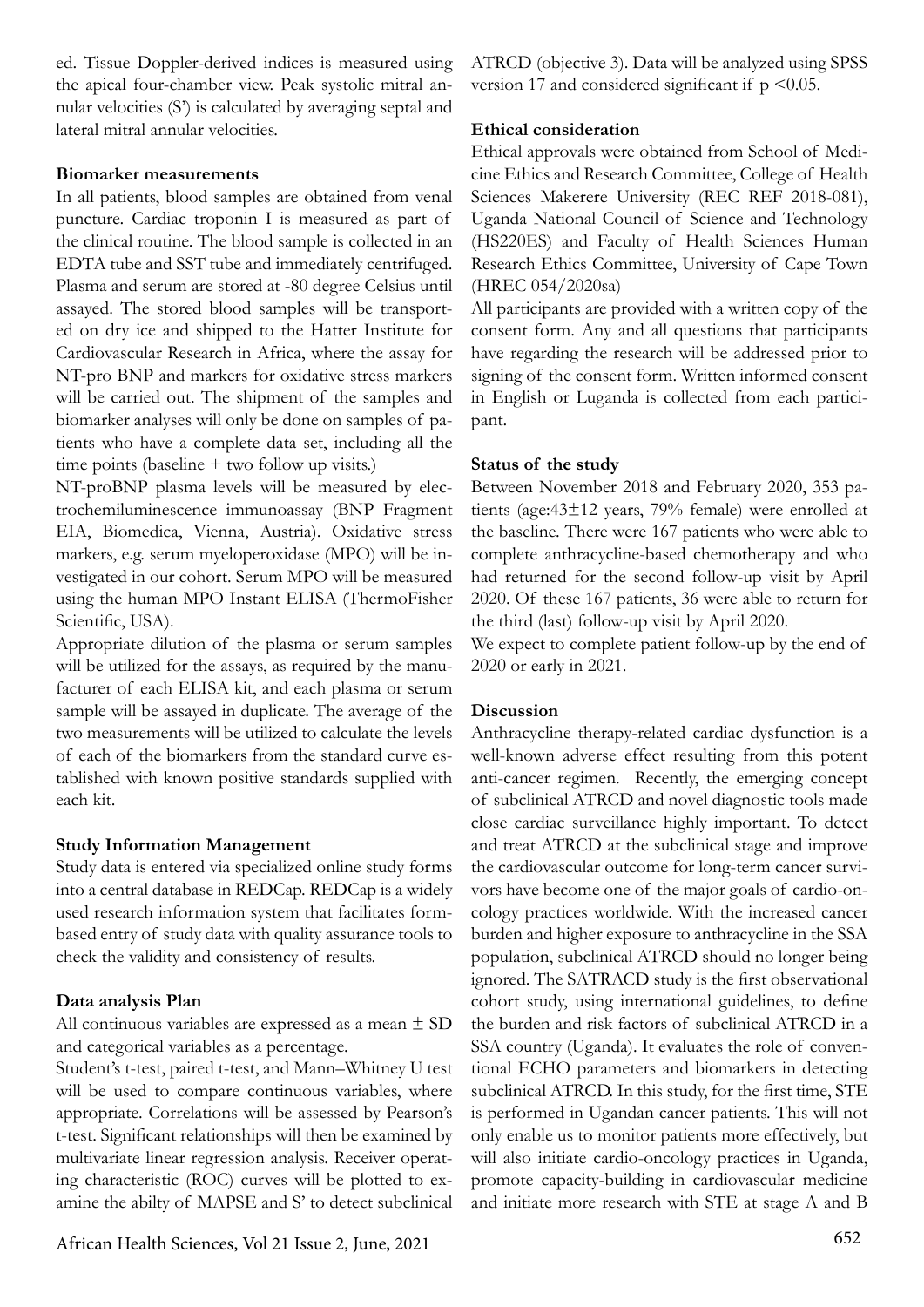heart failure and other heart diseases. Data from the SA-TRACD study will bridge the gap in knowledge of anthracycline cardiotoxicity in Uganda, and, furthermore, help to develop local guidelines on cardiac monitoring for early diagnosis and treatment of ATRCD. Following the findings of the SATRACD study, a further clinical trial may be designed to study the effectiveness of carvedilol on treating subclinical ATRCD in the future.

## **Funding Support and Disclosure**

The SATRACD study is funded by NURTURE Research Training and Mentoring Program for Career Development of Faculty at Makerere University College of Health Sciences. ZWZ, a PhD candidate from the University of Cape Town, was the recipient of a National Research Foundation Fund in 2018, during which the planning and design of the study were initiated. ZWZ was supported by the Hatter Institute for Cardiovascular Research in Africa, the Uganda Heart Institute, and the Uganda Cancer Institute. The authors are solely responsible for the design and conduct of the study, the drafting and editing of the paper, and its final contents.

# **Conflict of interest**

None of the authors have anything to disclosure.

# **Reference**

1. Middleman E, Luce J, Frei E, 3rd. Clinical trials with adriamycin. *Cancer*. 1971;28(4):844-50.

2. Groarke JDaAN, . : p. . Anthracycline cardiotoxicity: a new paradigm for an old classic. *Circulation*. 2015;131(22):1946-9.

3. Kremer LC, van der Pal HJ, Offringa M, van Dalen EC, Voûte PA. Frequency and risk factors of subclinical cardiotoxicity after anthracycline therapy in children: a systematic review. *Annals of oncology: official journal of the European Society for Medical Oncology*. 2002;13(6):819-29.

4. Kremer LC, van Dalen EC, Offringa M, Voûte PA. Frequency and risk factors of anthracycline-induced clinical heart failure in children: a systematic review. *Annals of oncology: official journal of the European Society for Medical Oncology*. 2002;13(4):503-12.

5. Green DM, Grigoriev YA, Nan B, Takashima JR, Norkool PA, D'Angio GJ. Congestive heart failure after treatment for Wilms' tumour: a report from National Wilms' Tumour Study Group. *Journal of clinical oncology: official journal of the American Society of Clinical Oncology*. 2001;19:1926-34

6. Mertens AC, Yasui Y, Neglia JP, Potter JD, Nesbit ME Jr, Ruccione K. Late mortality experience in fiveyear survivors of childhood and adolecent cancer: the

Childhood Cancer Survivor Study. *Journal of clinical oncology: official journal of the American Society of Clinical Oncology*. 2001;19::3163 72.

7. Cardinale D, Colombo A, Bacchiani G, Tedeschi I, Meroni CA, Veglia F, et al. Early detection of anthracycline cardiotoxicity and improvement with heart failure therapy. *Circulation*. 2015;131(22):1981-8.

8. Lee YT, Chan KK, Harris PA, Cohen JL. Distribution of adriamycin in cancer patients: tissue uptakes, plasma concentration after IV and hepatic IA administration. *Cancer*. 1980;45(9):2231-9.

9. Plana JC, Galderisi M, Barac A, Ewer MS, Ky B, Scherrer-Crosbie M, et al. Expert consensus for multimodality imaging evaluation of adult patients during and after cancer therapy: a report from the American Society of Echocardiography and the European Association of Cardiovascular Imaging. *J Am Soc Echocardiogr*. 2014;27(9):911-39.

10. Boyd A, Stoodley P, Richards D, Hui R, Harnett P, Vo K, et al. Anthracyclines induce early changes in left ventricular systolic and diastolic function: A single centre study. *PloS One*. 2017;12(4):e0175544.

11. Negishi K, Negishi T, Haluska BA, Hare JL, Plana JC, TH. M. Use of speckle strain to assess left ventricular responses to cardiotoxic chemotherapy and cardioprotection. *Eur Heart J Cardiovasc Imaging*. 2014;15:324±31. 12. Blanco JG, Sun CL, Landier W, Chen L, Esparza-Duran D, Leisenring W, et al. Anthracyclinerelated cardiomyopathy after childhood cancer: role of polymorphisms in carbonyl reductase genes–a report from the Children's Oncology Group. *Journal of clinical oncology: official journal of the American Society of Clinical Oncology*. 2012;30:1415-21.

13. Gregory T. Armstrong, Kevin C. Oeffinger, Yan Chen, Toana Kawashima, Yutaka Yasui, Wendy Leisenring, et al. Modifiable Risk Factors and Major Cardiac Events Among Adult Survivors of Childhood Cancer. *Journal of Clinical Oncology*. 2013;31.

14. Rossi F, Fillippelli W, Russo S, Fillippellie A, L. B. Cardiotoxicity of doxorubicin: effects of drugs inhibiting the release of vasoactive substances. *Pharm Tox*. 1994;75:99-107.

15. Rajagopalan S, Politi PM, Sinha BK, Myers CE. Adriamycin-induced free radical formation in the perfused rat heart: implications for cardiotoxicity. *Cancer Research*. 1988;48(17):4766-9.

16. Albini A, Pennesi G, Donatelli F, Cammarota R, De Flora S, Noonan DM. Cardiotoxicity of anticancer drugs: the need for cardio-oncology and cardio-oncological prevention. *Journal of the National Cancer Institute.* 2010;102(1):14-25.